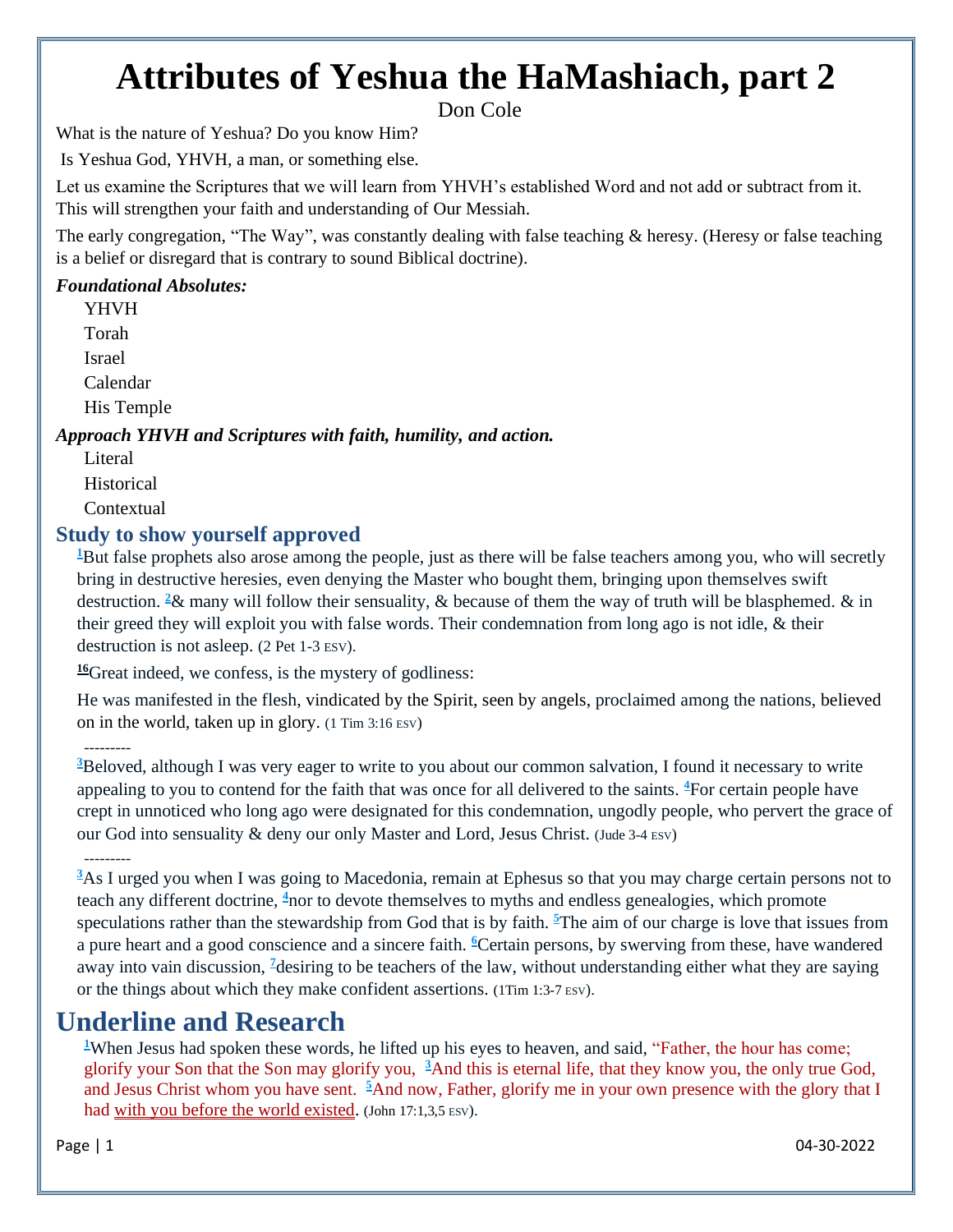**[21](http://biblehub.com/luke/3-21.htm)**Now when all the people were baptized, and when Jesus also had been baptized and was praying, the heavens were opened, **[22](http://biblehub.com/luke/3-22.htm)**and the Holy Spirit descended on him in bodily form, like a dove; and a voice came from heaven, "You are my beloved Son; with you I am well pleased." (Luke 3:21-22 ESV).

#### ---------

---------

**[1](http://biblehub.com/hebrews/1-1.htm)**Long ago, at many times and in many ways, God spoke to our fathers by the prophets, **[2](http://biblehub.com/hebrews/1-2.htm)**but in these last days he has spoken to us by his Son, whom he appointed the heir of all things, through whom also he created the world. **<sup>3</sup>**[H](http://biblehub.com/hebrews/1-3.htm)e is the radiance of the glory of God and the exact imprint of his nature, and he upholds the universe by the word of his power. After making purification for sins, he sat down at the right hand of the Majesty on high, (Hebrews 1:1-3 ESV). ---------

**[32](http://biblehub.com/mark/13-32.htm)**"But concerning that day or that hour, no one knows, not even the angels in heaven, nor the Son, but only the Father. (Mark 13:32 ESV).

#### ---------

**[28](http://biblehub.com/john/14-28.htm)**You heard me say to you, 'I am going away, and I will come to you.' If you loved me, you would have rejoiced, because I am going to the Father, for the Father is greater than I. (John 14:28 ESV).

# **YHVH wants us to see that they are distinct persons**

**[22](http://biblehub.com/1_john/2-22.htm)**Who is the liar but he who denies that Jesus is the Christ? This is the antichrist, he who denies the Father and the Son. **[23](http://biblehub.com/1_john/2-23.htm)**No one who denies the Son has the Father. Whoever confesses the Son has the Father also. (1 John 2:22- 23 ESV).

**NOTES** 

# **Basic Attributes of Yeshua**

### *He cannot be a created being because …*

**[15](http://biblehub.com/colossians/1-15.htm)**He is the image of the invisible God, the firstborn of all creation. **[16](http://biblehub.com/colossians/1-16.htm)**For by him all things were created, in heaven and on earth, visible and invisible, whether thrones or dominions or rulers or authorities—all things were created through him and for him. **[17](http://biblehub.com/colossians/1-17.htm)**And he is before all things, and in Him all things hold together. **[18](http://biblehub.com/colossians/1-18.htm)**And he is the head of the body, the church Assembly. He is the beginning, the firstborn from the dead, that in everything he might be preeminent. **[19](http://biblehub.com/colossians/1-19.htm)**For in Him all the fullness of God was pleased to dwell, **[20](http://biblehub.com/colossians/1-20.htm)**and through him to reconcile to himself all things, whether on earth or in heaven, making peace by the blood of his cross. (Col 1:15-20 ESV).

<sup>2</sup> [a](http://biblehub.com/ephesians/3-10.htm)nd to bring to light for everyone what is the plan of the mystery hidden for ages in God, who created all things, <sup>[10](http://biblehub.com/ephesians/3-10.htm)</sup>so that through the church [Assembly] the manifold wisdom of God might now be made known to the rulers and authorities in the heavenly places. (Eph 3:9-10 ESV).

 $\frac{5}{2}$  $\frac{5}{2}$  $\frac{5}{2}$ And now, Father, glorify me in your own presence with the glory that I had with you before the world existed. (John 17:5 ESV).

### *He is not a man*

---------

**[23](http://biblehub.com/john/8-23.htm)**He said to them, "You are from below; I am from above. You are of this world; I am not of this world. (John 8:23).

**[13](http://biblehub.com/john/3-13.htm)**No one has ascended into heaven except he who descended from heaven, the Son of Man **[14](http://biblehub.com/john/3-14.htm)**And as Moses lifted up the serpent in the wilderness, so must the Son of Man be lifted up, **[15](http://biblehub.com/john/3-15.htm)**that whoever believes in him may have eternal life. (John 3:13 ESV).

---------

Page | 2 04-30-2022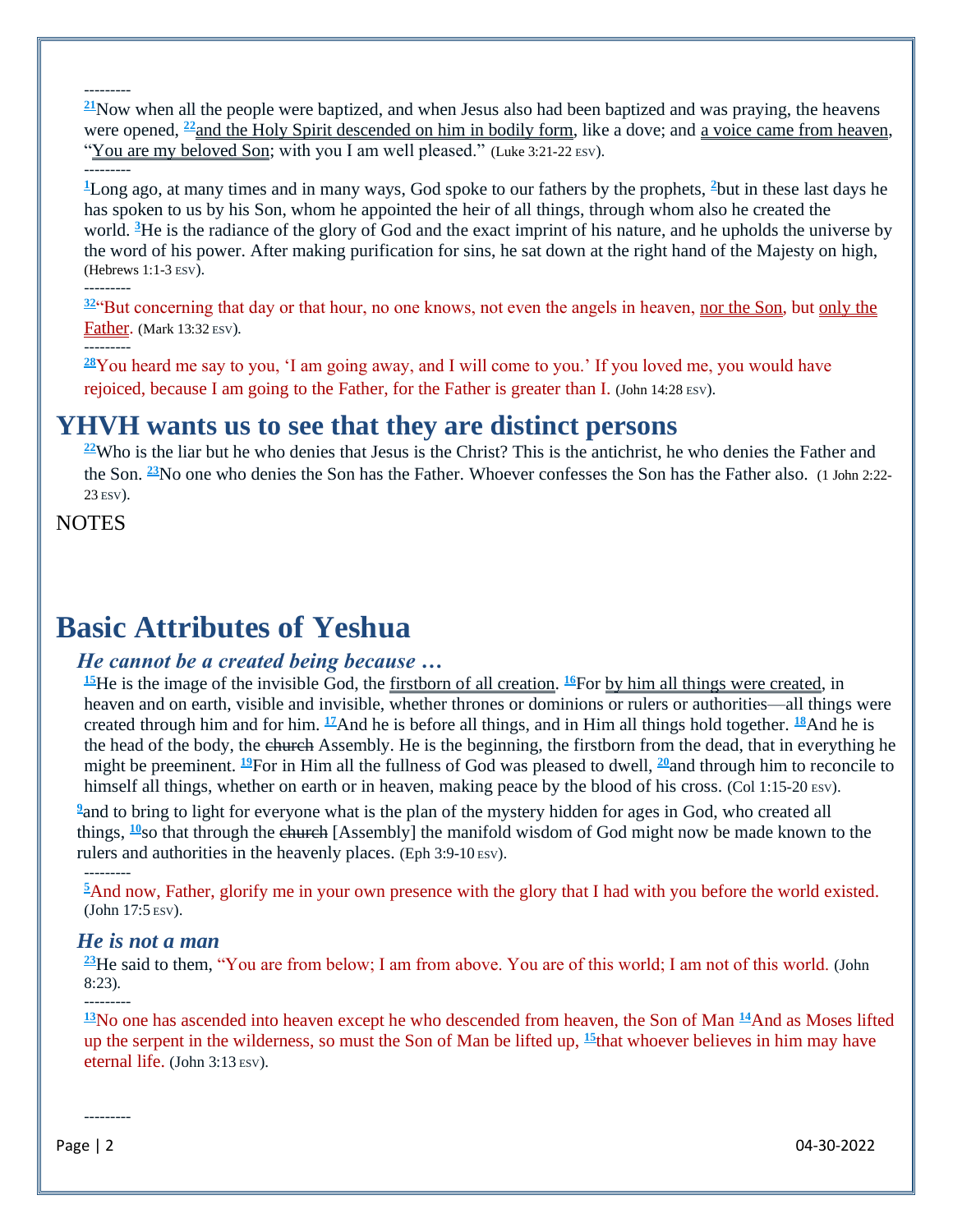**[4](http://biblehub.com/proverbs/30-4.htm)**Who has ascended to heaven and come down? Who has gathered the wind in his fists? Who has wrapped up the waters in a garment? Who has established all the ends of the earth? What is his name, and what is his son's name? Surely you know! (Prov 30:4 ESV).

## *Yeshua is YHVH and Judge*

During the Feast of Weeks, Peter preached to thousands of Hebrews inside the Temple compound and quoted from the Prophet Joel 2:32:

"And it shall come to pass that everyone who calls on the name of the יהוה LORD shall be saved". Peter proclaimed the Messiah (Yeshua) as יהוה LORD! (Acts 2:21 ESV).

---------

And again, Peter told the Sanhedrin ["A](http://biblehub.com/acts/4-12.htm)nd there is salvation in no one else, for there is no other name under heaven given among men by which we must be saved." (Acts  $4:12 \text{ esv}$ ).

---------

Also, Paul declared the same verse in Joel that Yeshua is יהוה LORD

**[13](http://biblehub.com/romans/10-13.htm)**For "everyone who calls on the name of the Lord will be saved." (Rom 10:13).

**[13](http://biblehub.com/titus/2-13.htm)**waiting for our blessed hope, the appearing of the glory of our great God and Savior Jesus Christ, (Titus 2:13).

---------

Twice Yeshua revealed that He is the God who judges.

**[21](http://biblehub.com/matthew/7-21.htm)**"Not everyone who says to me, 'Lord, Lord,' (should be יהוה LORD) will enter the kingdom of heaven, but the one who does the will of my Father who is in heaven.

["O](http://biblehub.com/matthew/7-22.htm)n that day (judgement day) many will say to me, 'Lord, Lord, did we not prophesy in your name, and cast out demons in your name, and do many mighty works in your name?' And then will I declare to them, 'I never knew you; depart from me, you workers of lawlessness.' (Matt 7:21-23 ESV).

---------

**[5](http://biblehub.com/isaiah/45-5.htm)** I am the LORD, and there is no other, besides me there is no God; I equip you, though you do not know me,  $6$ <sup>that people may know, from the rising of the sun and from the west, that there is none besides me;</sup> I am the LORD, and there is no other. (Isa 45:5-6). ---------

Before me no god was formed, nor shall there be any after me. I am the LORD, and besides me there is no savior. Isa 43:10b-11 ESV).

**[8](http://biblehub.com/hebrews/13-8.htm)** Jesus Christ is the same yesterday and today and forever. (Hebrews 13:8).

---------

**[5](http://biblehub.com/mark/2-5.htm)**And when Jesus saw their faith, he said to the paralytic, "Son, your sins are forgiven." **[6](http://biblehub.com/mark/2-6.htm)**Now some of the scribes were sitting there, questioning in their hearts, <sup>[7](http://biblehub.com/mark/2-7.htm)</sup> Why does this man speak like that? He is blaspheming! Who can forgive sins but God alone?" (Mark 2:5-8)

# *The Messiah*

**[5](http://biblehub.com/isaiah/54-5.htm)**For your Maker is your husband, the LORD of hosts is his name; and the Holy One of Israel is your Redeemer, the God of the whole earth he is called. **[6](http://biblehub.com/isaiah/54-6.htm)**For the LORD has called you like a wife deserted and grieved in spirit, like a wife of youth when she is cast off, says your God. **<sup>7</sup>**[F](http://biblehub.com/isaiah/54-7.htm)or a brief moment I deserted you, but with great compassion I will gather you. (Isa 54:5-7).

# (This goes with the Apostolic Scriptures)

**[6](http://biblehub.com/revelation/19-6.htm)**Then I heard what seemed to be the voice of a great multitude, like the roar of many waters and like the sound of mighty peals of thunder, crying out, "Hallelujah! For the Lord our God the Almighty reigns. **[7](http://biblehub.com/revelation/19-7.htm)**Let us rejoice and exult and give him the glory, for the marriage of the Lamb has come, and his Bride has made herself ready; **[8](http://biblehub.com/revelation/19-8.htm)** it was granted her to clothe herself with fine linen, bright and pure"— for the fine linen is the righteous deeds of the saints. (Rev 19:6).

----